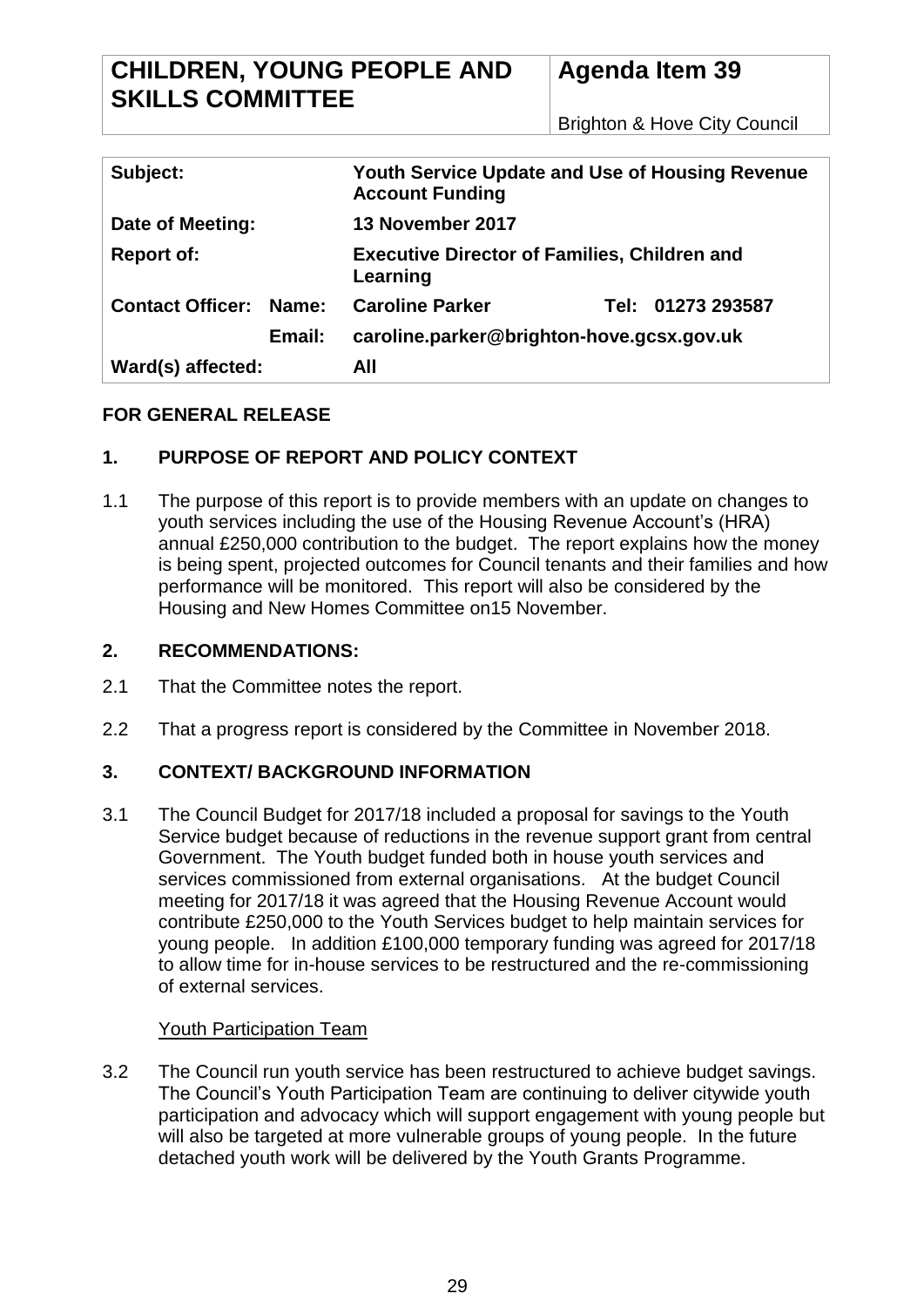- 3.3 The Youth Participation Team are developing a model of Youth Voice for young people across the city which enables them to present their views to key decision makers to influence change on a local and national level. This will be made up of a partnership of young people from across the city including the Youth Council, voluntary sector youth providers, and Children in Care Council. The first meeting of young people was held in the October half-term and considered how young people could engage with a Youth Cross Party Working Group. A summary of the points discussed at the meeting is at Appendix 1. An initial meeting of the Cross Party Working Group was held in early September. The aim of the group is to explore longer term arrangements for youth provision across the city and develop a governance model that incorporates the voice of young people. Young people will also be involved in developing a Youth portal to be delivered in partnership with the voluntary sector providers.
- 3.4 The Team also supports the Young Ambassadors programme which recruits and trains young people who are looked after, care leavers and those supported by Social Work, to be used to support recruitment of Families, Children and Learning staff including most recently the new Assistant Director for Social Work. The team are also looking at options to revive the Ask, Report, Change programme (ARC). ARC recruits and trains young people who have experience of living in residential care to visit and peer assess residential placements including private fostering agencies that we commission as a LA. Both young assessors and Young Ambassadors are accredited for their training and involvement in the programmes. The team also aims to tie these groups into additional accreditation opportunities with Youth Arts and Duke of Edinburgh Awards.
- *3.5* A key role of the Participation Team is to deliver the Youth Advocacy Project (YAP) which supports children and young people aged 8 to 21 who are cared for by the authority and care leavers ensuring their rights are respected. Between July to September 88 children and young people were supported. The Independent Visitors service has moved into the team to increase the independence of this service. The Independent Visiting Service recruit, train and support volunteers who provide a valuable befriending opportunity to children and young people who are in the care of the local authority and may have limited positive adult role models.
- 3.6 The Team also supports young people facing multiple barriers to education to gain formal accreditation outside school through the Youth Arts and Duke of Edinburgh awards. This work is being funded by the Sussex Learning Network as part of the National Collaborative Outreach Programme for one year until September 2018. There is potential for the funding to be extended depending on performance and future funding with more information is expected next spring.

#### Youth Grants Programme

3.7 The agreements for services commissioned from the voluntary sector Youth Collective were extended until the end of September 2017 to allow time for recommissioning. The new Youth Grants Programme runs from 1st October 2017 to 31st March 2020 with an annual budget of £400,000.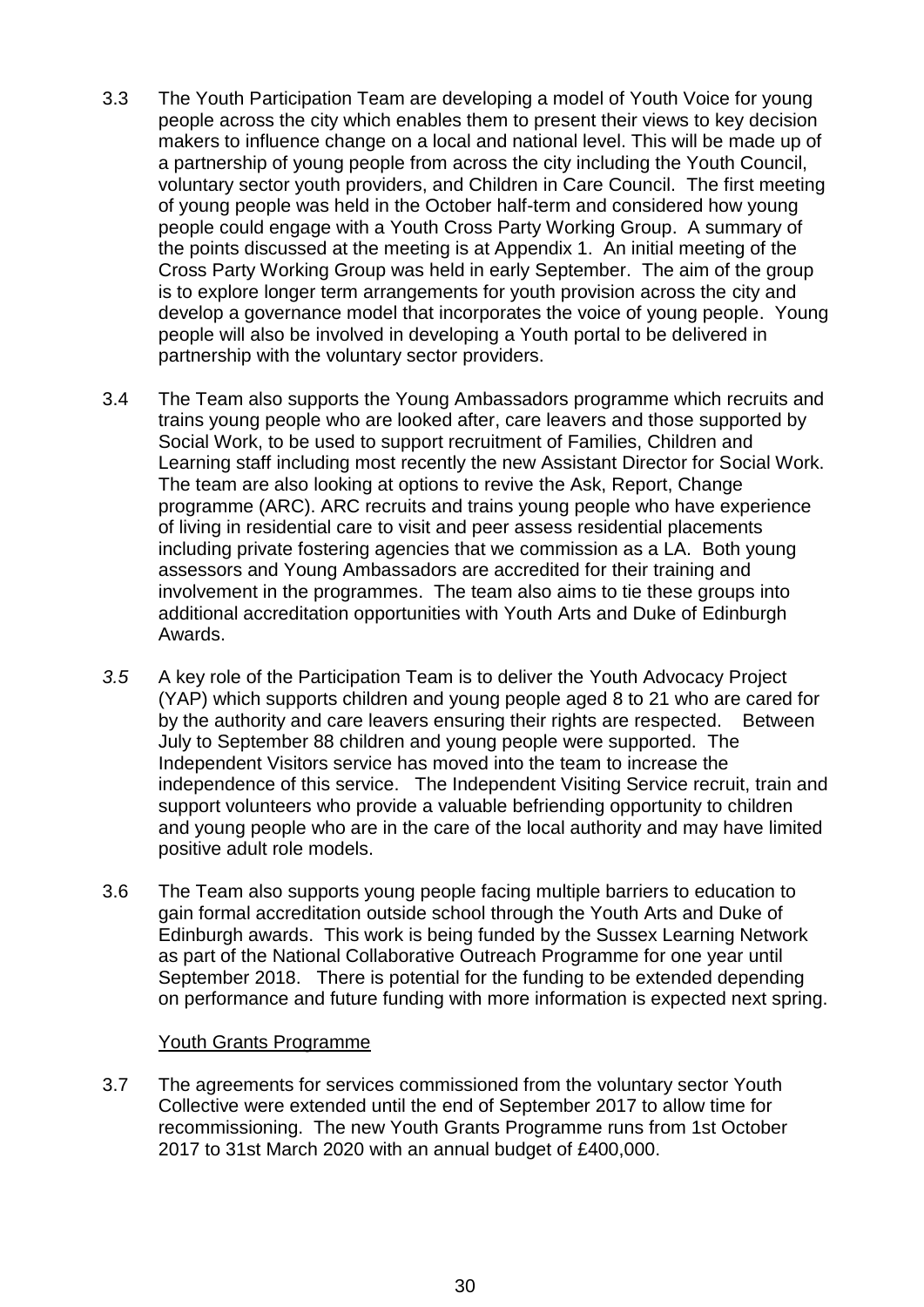- 3.8 In order to align the programme more closely to HRA objectives, the service specifications were revised to reflect the geographical location and density of council properties within the city to maximise opportunities and improve outcomes for council tenanted households. The focus of the Youth Service Grant programme is to fund projects that support outcomes identified in the Brighton & Hove Youth Work Review 2015, equality outcomes and housing priorities for safe and inclusive neighbourhoods within our estates; using good practice and innovation to add value and maximise resources.
- 3.9 The expected outcomes for the Youth Grants programme include:
	- Increase in young people from the targeted areas participating in community activities and feeling they have a voice/stake in their community
	- Young people from the targeted areas reporting an increase in their selfesteem and confidence
	- Increase in school attendance & decrease in school exclusions
	- Increase in young people in education, employment or training.
	- Decrease in reports of young people's antisocial behaviour in the targeted areas
	- Council house tenants reporting that they are being listened to and anti-social behaviour is being addressed.
- 3.10 The three key priorities for council tenants were identified as:
	- Improving the social inclusion of young people in communities with council house tenancies
	- The reduction in anti-social behaviour in communities with council house tenancies
	- Supporting young people in communities with council house tenancies to improve their readiness for employment
- 3.11 The Youth Grants Programme was offered in four lots based on service areas and three equalities lots. A map of the service areas and the wards they cover is at appendix two. Providers were asked to bid as part of a partnership arrangement for the four area based lots of:
	- Hangleton, Portslade and West Hove
	- Whitehawk and the Deans
	- Moulsecoomb and Patcham
	- Central Hove and Brighton.

Providers were asked to bid as either a sole provider or as part of a partnership arrangement for the three equalities lots of:

- Supporting young people who identify as Lesbian, Gay, Bisexual, Transgender or Unsure of their sexual orientation and/or gender identity (LGBTU)
- Supporting young people from Black and Minority Ethnic (BME) communities
- Supporting young people with disabilities
- 3.12 Bids were considered by a panel including members from Families, Children and Learning, Housing and the Communities, Equality and Third Sector Team. Appendix two includes details of the successful providers for each area and the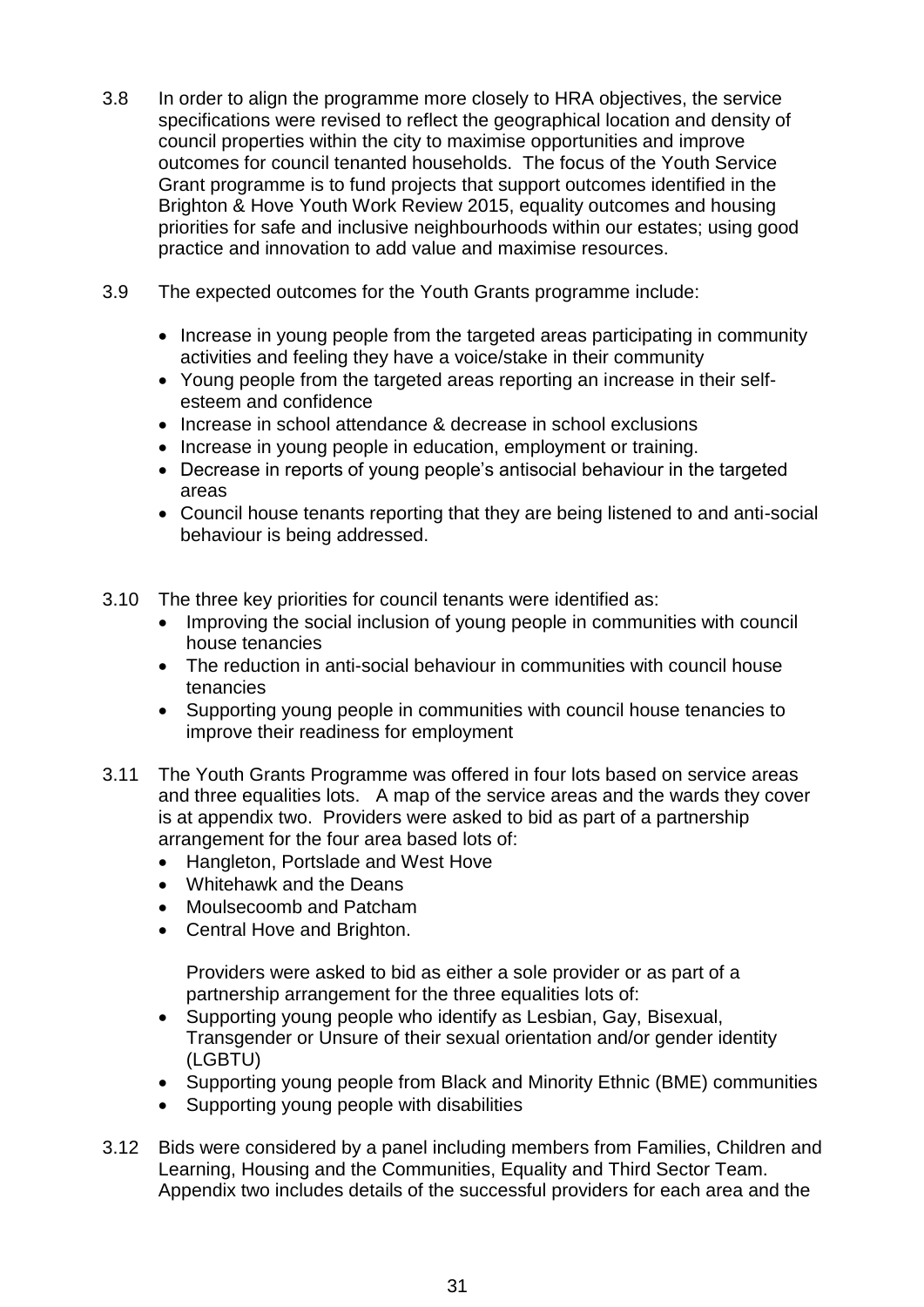interventions they will deliver. The providers are required to use a central ICT (Aspire) system to manage their casework and report on outcomes. The Families, Children & Learning directorate's performance team are working with housing to establish clear methods of recording and reporting on housing tenure within current systems (i.e. Aspire and CareFirst). Funding is subject to an annual review, achievement of defined targets and annual council budget setting in February of each year.

- 3.13 A range of other council services also support young people and are funded separately including the Youth Employability Service, Adolescent Social Work Pod (for high risk young people), Extended Adolescent Service (offering out of hours support for young people and their families), Youth Offending Service, RU-OK (the substance misuse service for young people) and Youth Family Coaches in the Integrated Team for Families. It has been agreed that these services will also monitor and report on the work they do to improve outcomes for young people and their families living in council housing.
- 3.14 Quality assurance and performance will be regularly monitored against key performance indicators and will incorporate a range of client/resident feedback mechanisms. Regular service review meetings with providers will be undertaken in conjunction with housing colleagues to ensure that council house tenants benefit from the funding. An annual progress report will be timetabled for the Children, Young People and Skills Committee and the Housing and New Homes Committee prior to budget setting each year. As the Youth Grants Programme will be implemented from 1st October 2017 the first progress report will come to Committee in November 2018.

#### Youth Bus

3.15 The Youth Bus is being retained for the use of both council and commissioned services to support local delivery and will be reviewed in a year's time. Both are keen to use the bus and detailed work is being done on the arrangements for bookings and insurance.

## **4. ANALYSIS & CONSIDERATION OF ANY ALTERNATIVE OPTIONS**

- 4.1 The alternative option considered as part of the budget process was a greater reduction in funding for youth services which would have led to less commissioned services.
- 4.2 The funding arrangements were changed to a grant process rather than a contract following feedback from the market and a change in commissioning requirements.

#### **5. COMMUNITY ENGAGEMENT & CONSULTATION**

5.1 A Youth Work Review was completed in 2015 which included representatives from the voluntary sector and informed the service specification for the Youth Grants Programme. A formal consultation targeted at young people was completed as part of the budget process for 2017/18 with users of the service aged under 24 generating over 1,000 responses to an on-line portal. There was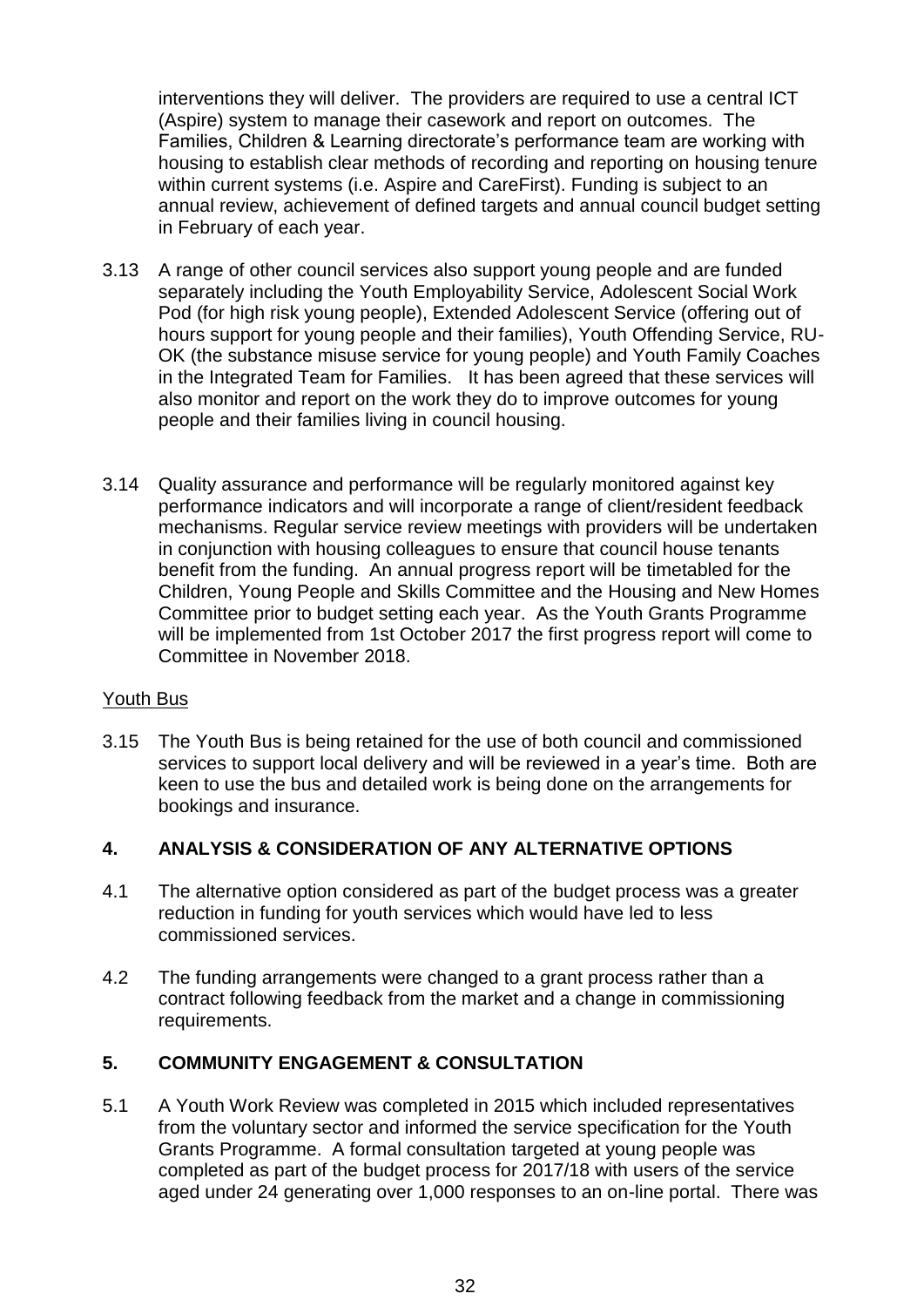also face to face involvement facilitated by youth groups including the in-house youth service with more vulnerable young people. The consultation responses strongly supported continued funding for youth services.

5.2 The Council's in-house Participation Team will support and expand the Youth Council and Children in Care Council to ensure young people are consulted on the future delivery and development of services. A Cross Party Group on Youth Services has also been established.

## **6. CONCLUSION**

6.1 The funding from the Housing Revenue Account will ensure that the Council can continue to offer a citywide range of youth services which will benefit council tenants.

## **7. FINANCIAL & OTHER IMPLICATIONS:**

#### Financial Implications:

7.1 The HRA contribution of £250,000 forms part of the total Youth Service budget of £759,000 for 2017-18; of which £359,000 funds the council's in house Youth Participation Team, with the remaining £400,000 funding the externally delivered Youth Services Grant programme. A breakdown of the budget for the in-house team is at Appendix 3. One off funding of £100,000 was allocated for 2017/18 to fund the extension of the Youth Collective projects until the end of September 2017 and to allow time for restructure of council run services.

*Finance Officer Consulted: Name Steve Williams Date: 28/09/2017*

Legal Implications:

- 7.2 Section 507b of the Education Act 1996 places a specific duty on the Council to secure 'as far as reasonably practicable' sufficient educational and recreational activities for the improvement of young people's well-being, and sufficient facilities for such activities. Young people are defined as those aged 13-19, and those with learning difficulties to age 24.
- 7.3 Statutory Guidance for Local Authorities on Services and Activities to Improve Young People's Well-being issued in 2012 clarifies that it is not prescribed which services and activities for young people local authorities should fund or deliver or to what level. Local authorities are responsible for securing, so far as is reasonably practicable, a local offer that is sufficient to meet local needs and improve young people's well-being and personal and social development. They should strive to secure the best possible local offer within available resources. Under the guidance it is for local authorities to determine the mix of open access, targeted, preventative and specialist provision needed to meet local needs and how to integrate all services around young people and decide what facilities are needed and how to make these available and accessible, wherever possible maximising the utilisation and potential of all local partners' assets.

*Lawyer Consulted: Natasha Watson Date: 05/10/17*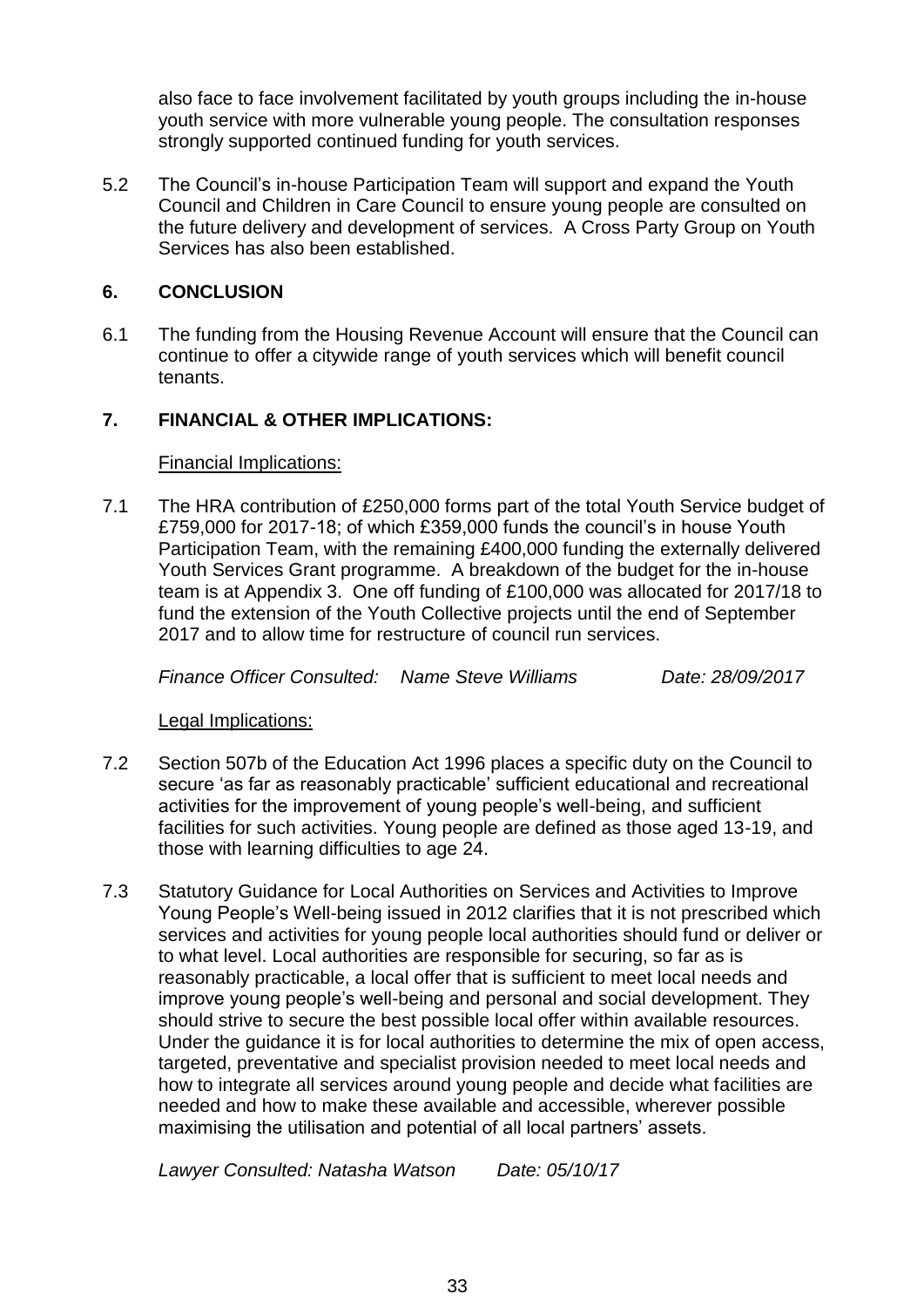Equalities Implications:

7.4 A budget EIA was completed as part of the budget process for 2017/18. A full EIA will be completed once the new services are underway and monitoring information is available.

#### Sustainability Implications:

7.5 The Youth Grants Programme has been designed to reflect the geographical location and density of council properties within the city to reduce the need for travel and maximise the sense of community for council tenanted households.

#### Any Other Significant Implications:

7.6 One of the intended outcomes of the Youth Grants programme is to decrease young people's antisocial behaviour in the targeted areas. Both the Council and commissioned services aim to increase the engagement of young people and help ensure young people feel they have a voice in their community.

### **SUPPORTING DOCUMENTATION**

#### **Appendices:**

- 1. Notes from the meeting with young people on  $25<sup>th</sup>$  October 2017
- 2. Youth Grants Programme Service Areas
- 3. Youth Grants Programme 2017 2020
- 4. Youth Participation Team Budget

**Documents in Members' Rooms:** None

**Background Documents:** None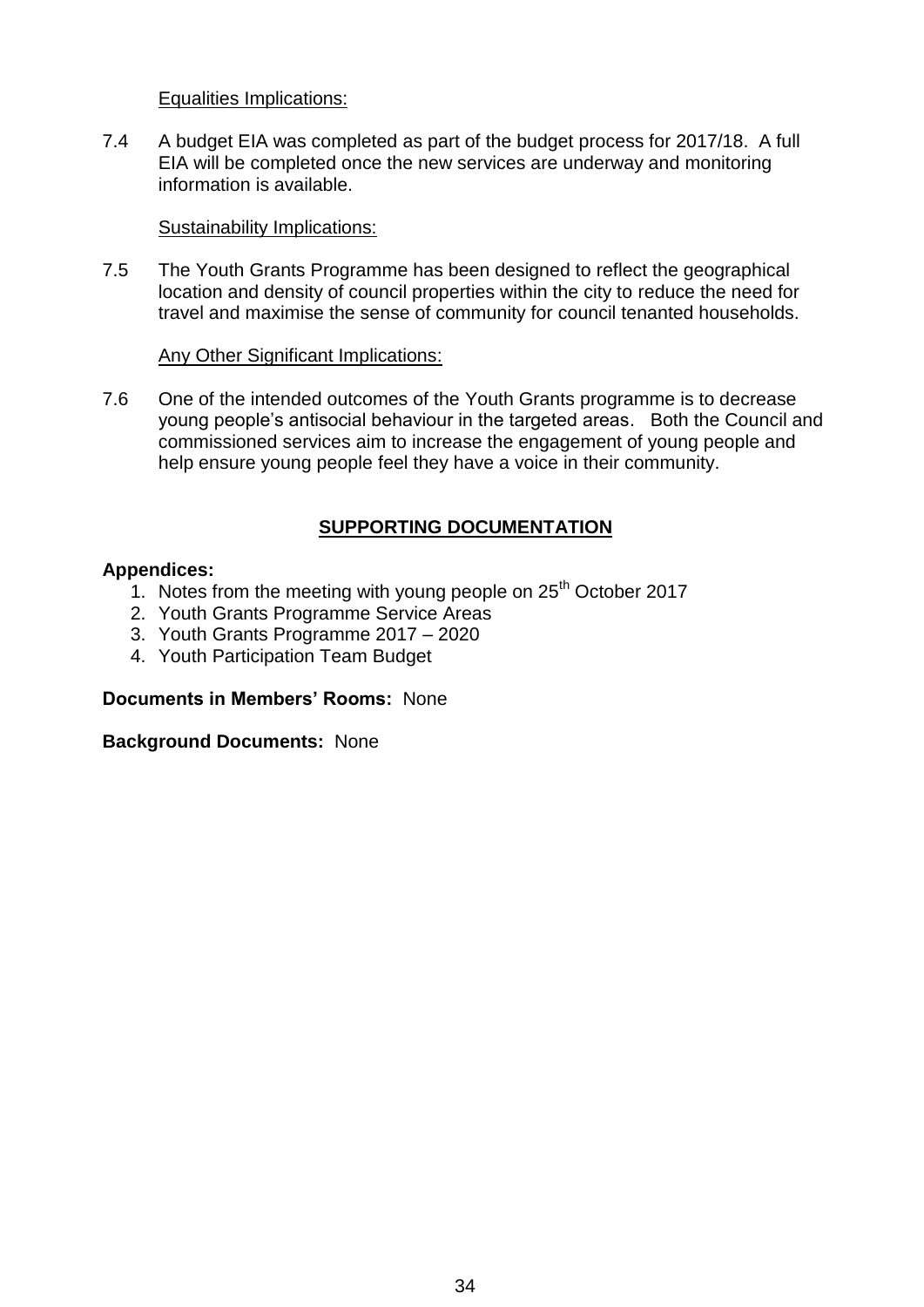## **Appendix 1**

## **Notes from the meeting with young people on 25th October 2017**

• There were 10 young people present representing youth council, Hangleton and Knoll project, children in care.

## **Outcomes:**

- 1) Cross-party working group.
	- Meet them where young people feel is best the library came up as a possible central meeting place as well as ground floor of BTH.
	- Possible night was Wednesday 5pm onwards.
	- The group want equal or majority representation at these meetings to the adults
	- They would like to set the terms of reference together with the adults
	- They do not want anyone at the meetings to use technical language or jargon and a way to challenge this needs to be worked out together
	- Potentially young people could be supported to chair/lead the meetings

## 2) Youth voice

- Meet every 6 weeks
- Rotate venues
- Decide on name and slogan possibilities for names: Young Voices, b.right.on, Bright Youth.
- For slogans: "Your voice matters", "Young voices, Great Ideas"
- Age group: 13-25 years
- Invite service providers where relevant
- Youth workers to support and encourage attendance
- Utilise social media use already established FB page (#PYS)
- Young People to visit other clubs/groups to spread the word
- Use the top 10 "Make your mark" campaign issues as a starting point to look at what issues are most relevant to B&H young people…..this could lead to each meeting having a theme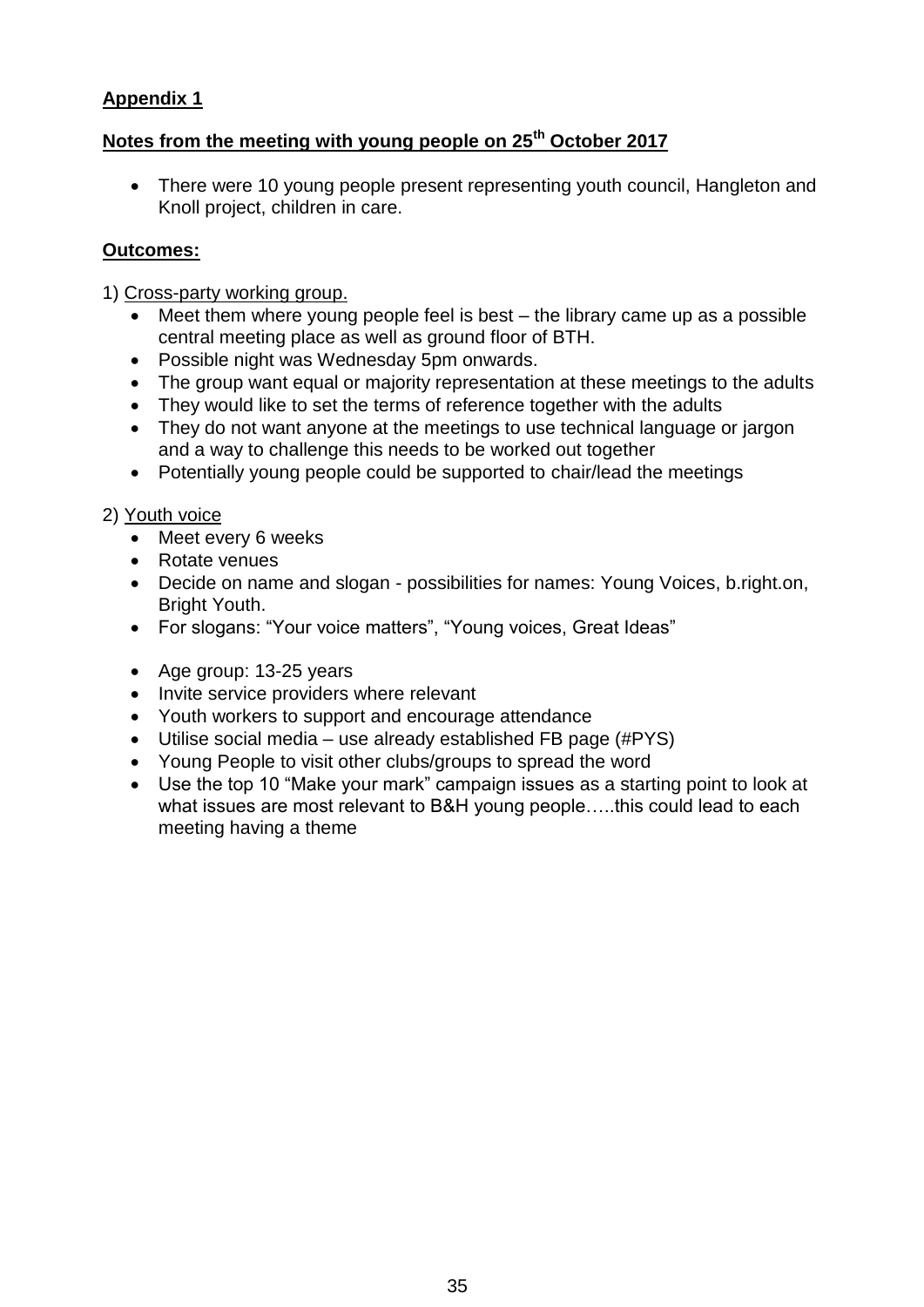## **Youth Service Areas**

.



The local wards comprising each of the four geographical areas are:

| Hangleton, Portslade & West Hove:       | Moulsecoomb & Patcham:               |
|-----------------------------------------|--------------------------------------|
| o<br>Hangleton and Knoll                | Hollingdean and Stanmer<br>$\circ$   |
| $\circ$<br>Hove Park                    | $\circ$<br>Moulsecoomb and Bevendean |
| <b>North Portslade</b><br>$\circ$       | $\circ$<br>Patcham                   |
| South Portslade<br>O                    |                                      |
| $\circ$<br>Westbourne                   |                                      |
| Wish<br>$\circ$                         |                                      |
|                                         |                                      |
| Central Hove and Brighton:              | Whitehawk and the Deans:             |
| <b>Brunswick and Adelaide</b><br>O      | $\circ$<br>East Brighton             |
| O<br><b>Central Hove</b>                | $\circ$<br>Rottingdean Coastal       |
| O<br>Goldsmid                           | $\circ$<br>Woodingdean               |
| <b>Hanover and Elm Grove</b><br>$\circ$ |                                      |
| O<br><b>Preston Park</b>                |                                      |
| o<br>Queen's Park                       |                                      |
| o<br>Regency                            |                                      |
| St. Peter's and North Laine<br>O        |                                      |
| $\circ$<br>Withdean                     |                                      |
|                                         |                                      |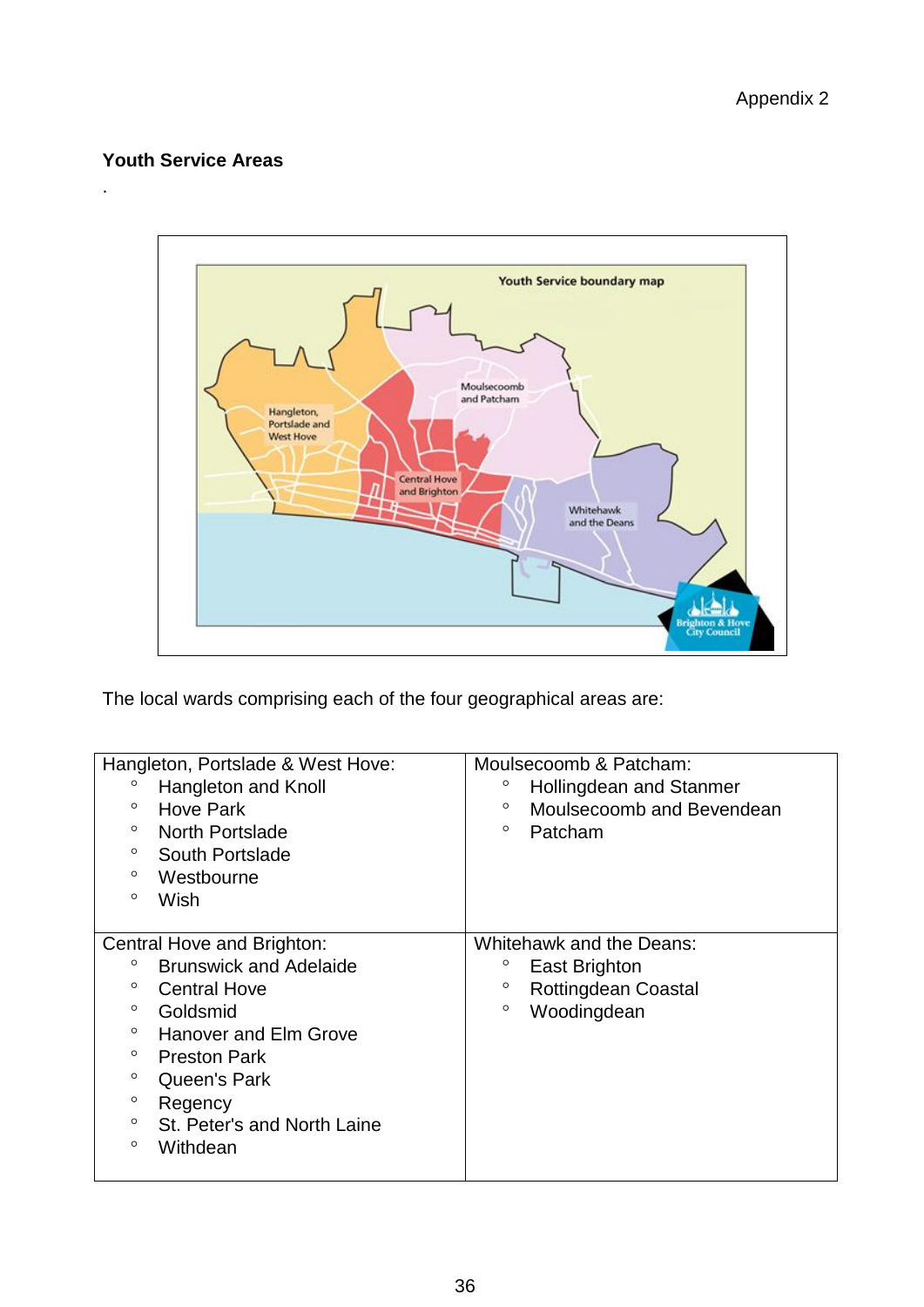# **Appendix 3**

## **Youth Grants Programme 2017 – 2020**

| <b>Service Area</b>                             | <b>Providers</b>                                                                                                                               | <b>Summary of activities,</b><br>projects and support                                                                                                                                                                                                                                                                                                                                                                                                                                                                                                                                                  | <b>Budget</b><br>2017/18<br>$(1/2 \text{ year})$ | <b>Budget</b><br>2018/19<br>and 2019/<br>2020 |
|-------------------------------------------------|------------------------------------------------------------------------------------------------------------------------------------------------|--------------------------------------------------------------------------------------------------------------------------------------------------------------------------------------------------------------------------------------------------------------------------------------------------------------------------------------------------------------------------------------------------------------------------------------------------------------------------------------------------------------------------------------------------------------------------------------------------------|--------------------------------------------------|-----------------------------------------------|
| Hangleton,<br>Portslade and<br><b>West Hove</b> | <b>The</b><br>Hangleton &<br><b>Knoll Project</b><br>(lead)<br><b>YMCA</b><br>(partner)                                                        | <b>Family Mediation</b><br>$\bullet$<br>Group work<br>activities/programmes /<br>project work<br>Detached youth work<br>٠<br>Open access sessions<br>$\bullet$<br>Safe spaces<br>$\bullet$<br><b>Healthy relationships</b><br>$\bullet$<br>and lifestyle work<br>Peer support<br>٠<br>Participation<br>$\bullet$<br><b>Young Leaders</b><br>programme<br>Pathways to education/<br>accreditation<br>Volunteering<br>opportunities<br>Targeted individual work<br>$\bullet$<br><b>Mediation and Housing</b><br>$\bullet$<br>advice<br>Counselling<br>$\bullet$<br>Activity based therapies<br>$\bullet$ | £39,500                                          | £79,000                                       |
| Whitehawk<br>and The<br>Deans                   | The Trust for<br><b>Developing</b><br><b>Communities</b><br>(lead)<br>The Deans<br><b>Youth Project</b><br>Impact<br>Initiatives<br>(partners) | Open-access youth<br>clubs<br>Detached youth work<br>New and challenging<br>activities<br><b>Sports</b><br>$\bullet$<br>User led activities<br>Work with young people<br>with disabilities<br><b>Targeted work</b><br>Project work<br>Drop-ins                                                                                                                                                                                                                                                                                                                                                         | £30,500                                          | £61,000                                       |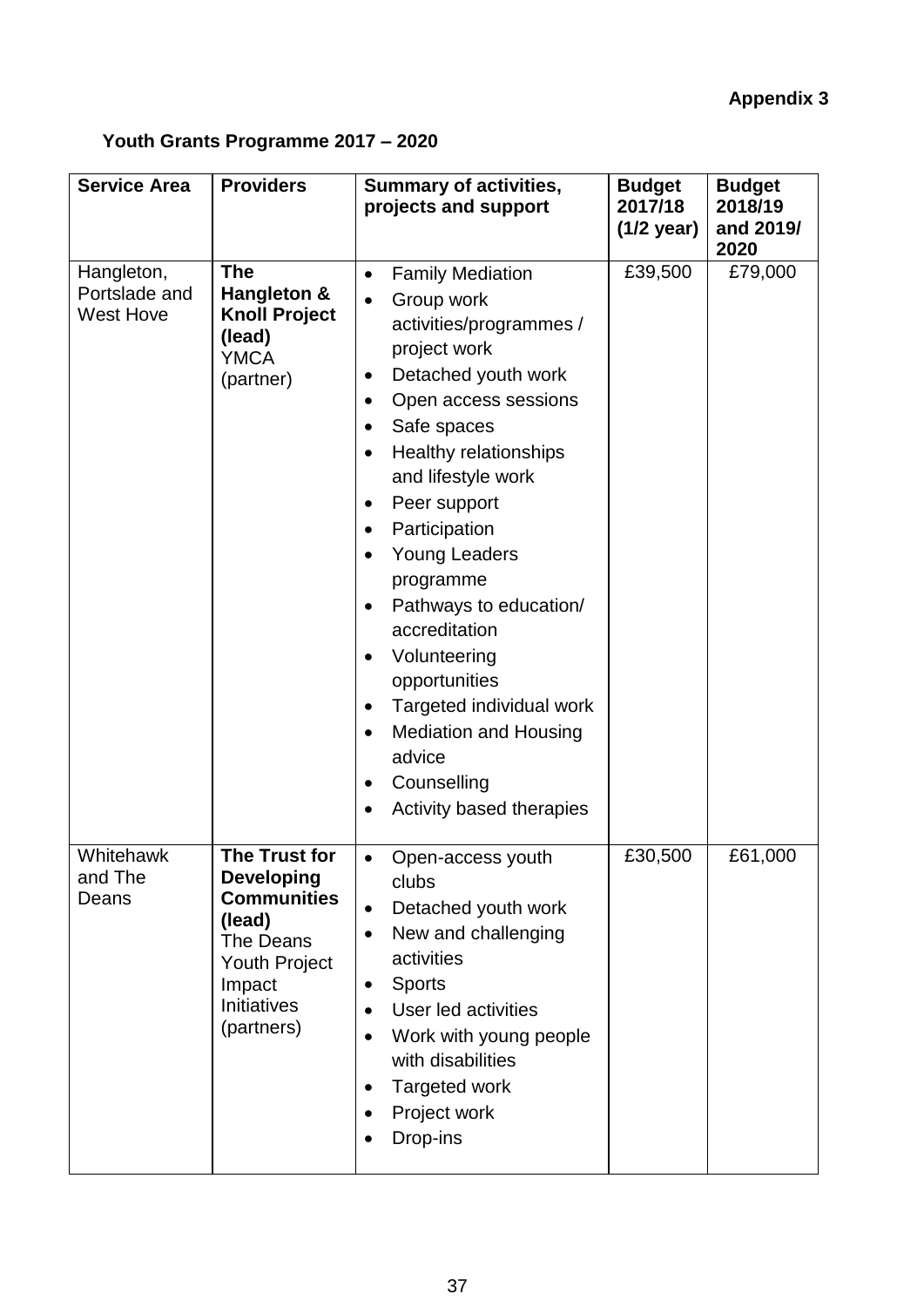| <b>Service Area</b>                 | <b>Providers</b>                                                                                                                                                                                                                                           | <b>Summary of activities,</b><br>projects and support                                                                                                                                                                                                                                                                                                                                                                                                                                                                                                      | <b>Budget</b><br>2017/18<br>$(1/2 \text{ year})$ | <b>Budget</b><br>2018/19<br>and 2019/<br>2020 |
|-------------------------------------|------------------------------------------------------------------------------------------------------------------------------------------------------------------------------------------------------------------------------------------------------------|------------------------------------------------------------------------------------------------------------------------------------------------------------------------------------------------------------------------------------------------------------------------------------------------------------------------------------------------------------------------------------------------------------------------------------------------------------------------------------------------------------------------------------------------------------|--------------------------------------------------|-----------------------------------------------|
| Moulsecoomb<br>& Patcham            | <b>The Trust for</b><br><b>Developing</b><br><b>Communities</b><br>(lead)<br>Impact<br>Initiatives,<br>Albion in the<br>Community<br>Extratime,<br>Friends,<br><b>Families and</b><br>Travellers,<br>Bevendean<br><b>Activities</b><br>Group<br>(partners) | Detached youth work<br>$\bullet$<br>Open-access youth<br>clubs<br>New and challenging<br>$\bullet$<br>activities<br>Special needs clubs<br>$\bullet$<br>High participation<br>$\bullet$<br>activities<br><b>Sports</b><br>٠<br><b>BME</b> work<br>Individual targeted work<br>$\bullet$                                                                                                                                                                                                                                                                    | £44,000                                          | £88,000                                       |
| <b>Central Hove</b><br>and Brighton | <b>Brighton</b><br><b>Youth Centre</b><br>(lead)<br>Young<br>Peoples<br>Centre,<br>Tarner Project,<br><b>Youth Advice</b><br>Centre<br>(partners)                                                                                                          | Detached youth work<br>$\bullet$<br>Open-access youth<br>$\bullet$<br>clubs<br>Participation and project-<br>٠<br>based work<br>Special needs support<br>$\bullet$<br><b>Sports</b><br>Targeted work<br>Girls group<br>$\bullet$<br>Young Carers sessions<br>Weekday drop-in advice<br>service<br>Activity and youth work<br>٠<br>session (PRU students)<br><b>Adopted Young People's</b><br>Group<br>Specialist health work<br>Casework, inc brief<br>interventions and group<br>work around risk<br>Arts Workshops and<br>events (gigs)<br><b>B.Fest</b> | £49,500                                          | £99,000                                       |
|                                     |                                                                                                                                                                                                                                                            |                                                                                                                                                                                                                                                                                                                                                                                                                                                                                                                                                            |                                                  |                                               |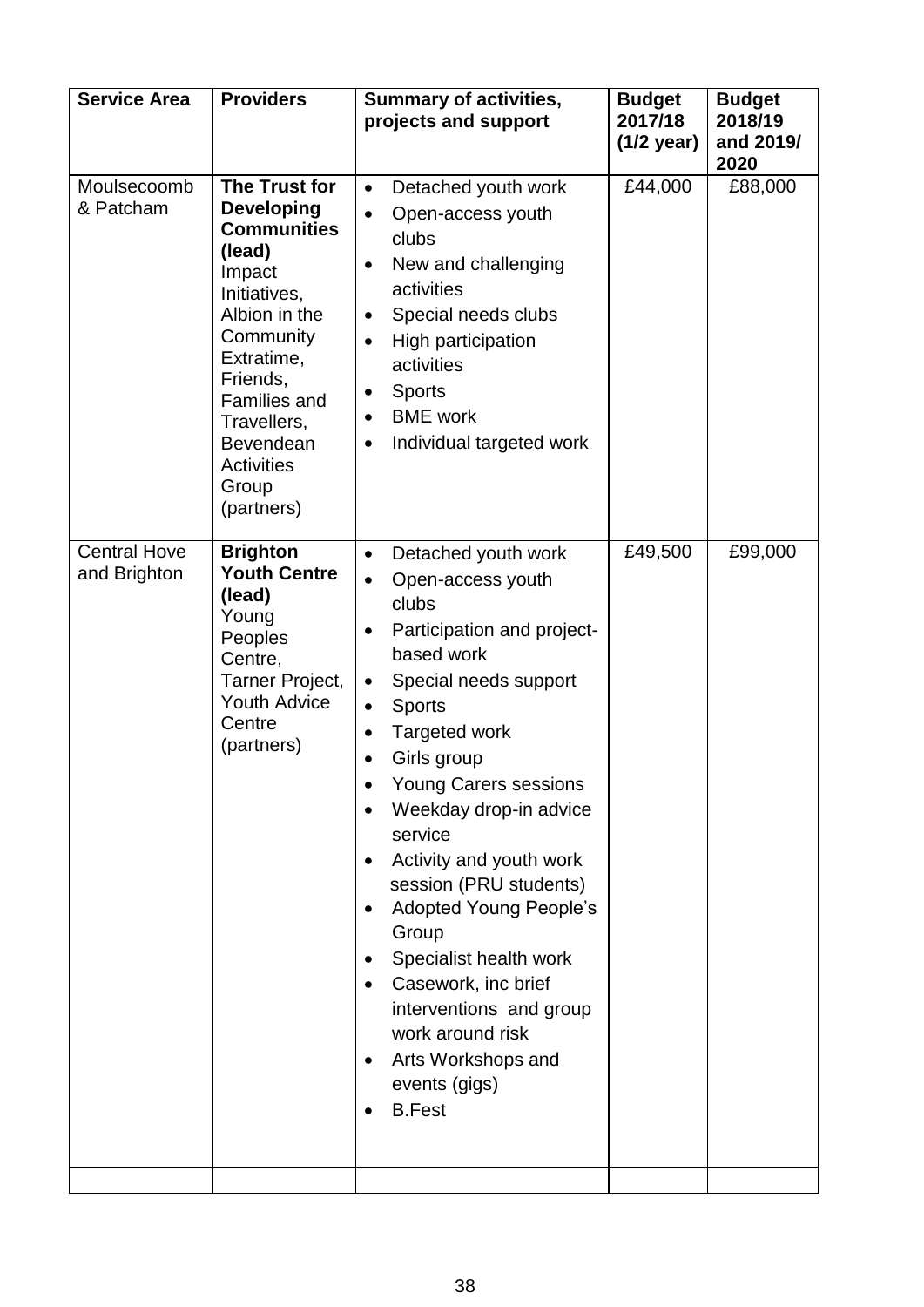| <b>Service Area</b>                | <b>Providers</b>                                                                  | <b>Provision</b>                                                                                                                                                                                                                                                                                                                                                | <b>Budget</b><br>2017/18<br>$(1/2)$ year) | <b>Budget</b><br>2018/19<br>and 2019/<br>2020 |
|------------------------------------|-----------------------------------------------------------------------------------|-----------------------------------------------------------------------------------------------------------------------------------------------------------------------------------------------------------------------------------------------------------------------------------------------------------------------------------------------------------------|-------------------------------------------|-----------------------------------------------|
| Equalities:<br><b>LGBTU</b>        | <b>Allsorts</b><br><b>Youth Project</b><br>Ltd                                    | Group work<br>$\bullet$<br>Individual support<br>$\bullet$<br>Staff liaison<br>$\bullet$<br>Joint projects<br>$\bullet$<br>Training                                                                                                                                                                                                                             | £9,500                                    | £19,000                                       |
| Equalities:<br><b>BME</b>          | <b>Black and</b><br><b>Minority</b><br><b>Ethnic Young</b><br>People's<br>Project | Weekly drop-in<br>$\bullet$<br><b>BME</b> youth engagement<br>$\bullet$<br><b>BME Youth Champions</b><br>$\bullet$<br>Leadership programme<br>$\bullet$<br>Holidays and summer<br>$\bullet$<br>activities<br><b>Black History Month</b><br>Sports development<br>project<br><b>BME Communities</b><br><b>Collaboration Project</b><br>Schools work<br>$\bullet$ | £9,500                                    | £19,000                                       |
| Equalities:<br><b>Disabilities</b> | <b>Extratime</b>                                                                  | Arts, sports and cultural<br>$\bullet$<br>activities<br>Participation<br>٠<br>Drop-in<br>$\bullet$                                                                                                                                                                                                                                                              | £9,500                                    | £19,000                                       |
| Aspire                             |                                                                                   | Contribution to the<br>$\bullet$<br>recording system for<br>voluntary sector projects                                                                                                                                                                                                                                                                           | £8,000                                    | £16,000                                       |
|                                    |                                                                                   | <b>Total</b>                                                                                                                                                                                                                                                                                                                                                    | £200,000                                  | £400,000                                      |